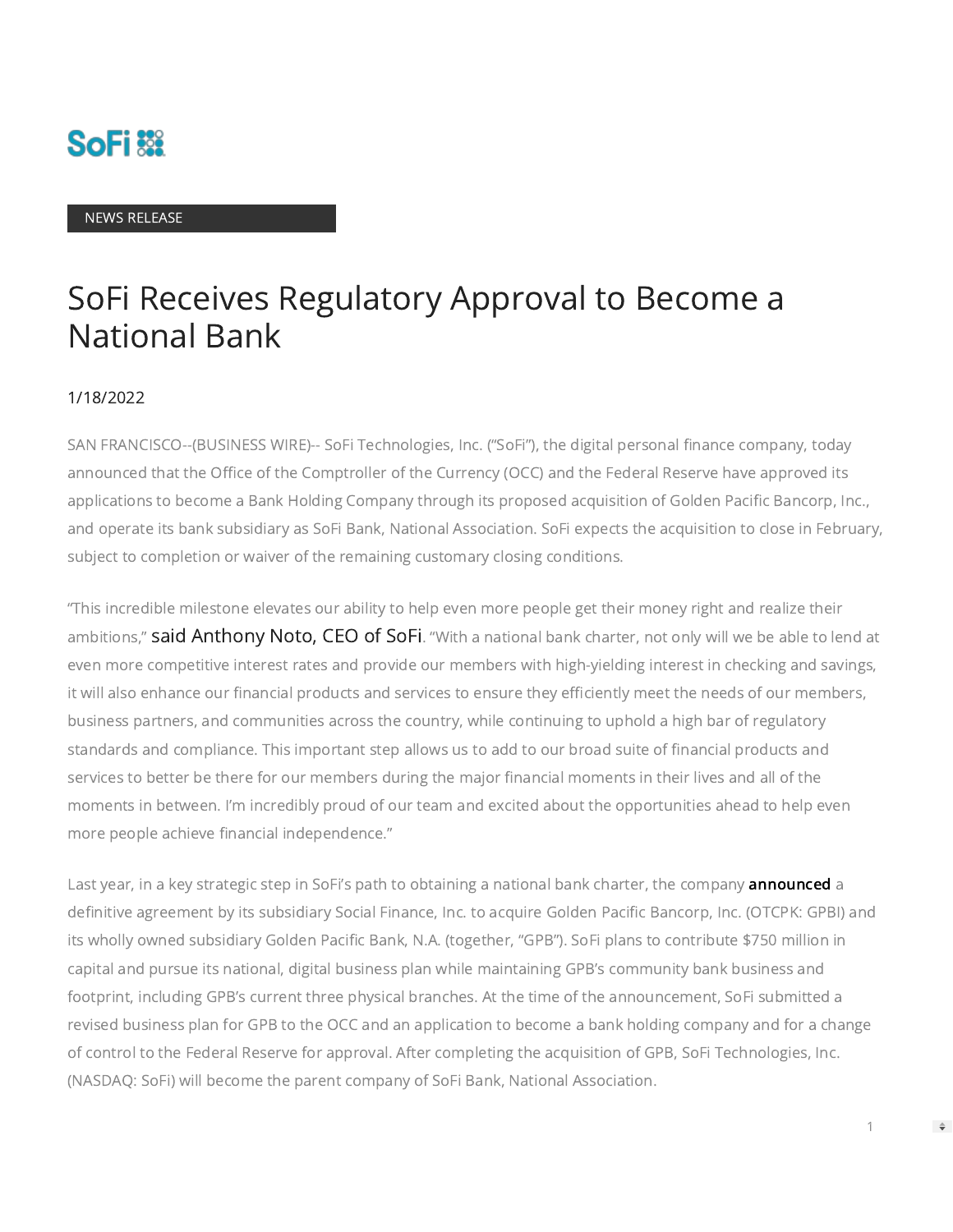## About SoFi

SoFi helps people achieve financial independence to realize their ambitions. Our products for borrowing, saving, spending, investing and protecting give our nearly three million members fast access to tools to get their money right. SoFi membership comes with the key essentials for getting ahead, including career advisors and connection to a thriving community of like-minded, ambitious people. SoFi is also the naming rights partner of SoFi Stadium, home of the Los Angeles Chargers and the Los Angeles Rams. For more information, visit [SoFi.com](https://cts.businesswire.com/ct/CT?id=smartlink&url=https%3A%2F%2Fwww.sofi.com%2F&esheet=52564764&newsitemid=20220118006253&lan=en-US&anchor=SoFi.com&index=2&md5=d809fcc2540a5e6be0e7c93c8d64a7ee) or download our iOS and Android apps.

#### Disclosures

## Availability of Other Information About SoFi

Investors and others should note that we communicate with our investors and the public using our website (https://www.sofi.com/), the investor relations website (https://investors.sofi.com), and on social media ([Twitter](https://cts.businesswire.com/ct/CT?id=smartlink&url=https%3A%2F%2Ftwitter.com%2FSoFi&esheet=52564764&newsitemid=20220118006253&lan=en-US&anchor=Twitter&index=5&md5=3bc45080eb02b7ae5e7fc1a2a6962cc4) and [LinkedIn](https://cts.businesswire.com/ct/CT?id=smartlink&url=https%3A%2F%2Fwww.linkedin.com%2Fcompany%2Fsofi&esheet=52564764&newsitemid=20220118006253&lan=en-US&anchor=LinkedIn&index=6&md5=3ad353b4b35e2ab6bf3d8e585d3b2b01)), including but not limited to investor presentations and investor fact sheets, U.S. Securities and Exchange Commission filings, press releases, public conference calls and webcasts. The information that SoFi posts on these channels and websites could be deemed to be material information. As a result, SoFi encourages investors, the media, and others interested in SoFi to review the information that is posted on these channels, including the investor relations website, on a regular basis. This list of channels may be updated from time to time on SoFi's investor relations website and may include additional social media channels. The contents of SoFi's website or these channels, or any other website that may be accessed from its website or these channels, shall not be deemed incorporated by reference in any filing under the Securities Act of 1933, as amended. This material has been prepared for informational purposes only, and is not intended to provide, and should not be relied on for, tax, legal or accounting advice. You should consult your own tax, legal and accounting advisors before engaging in any transaction.

SOFI-F

Media Rachel Rosenzweig rrosenzweig@sofi.com

Investor Relations Andrea Prochniak aprochniak@sofi.com

 $\Rightarrow$ 

 $\overline{\phantom{a}}$